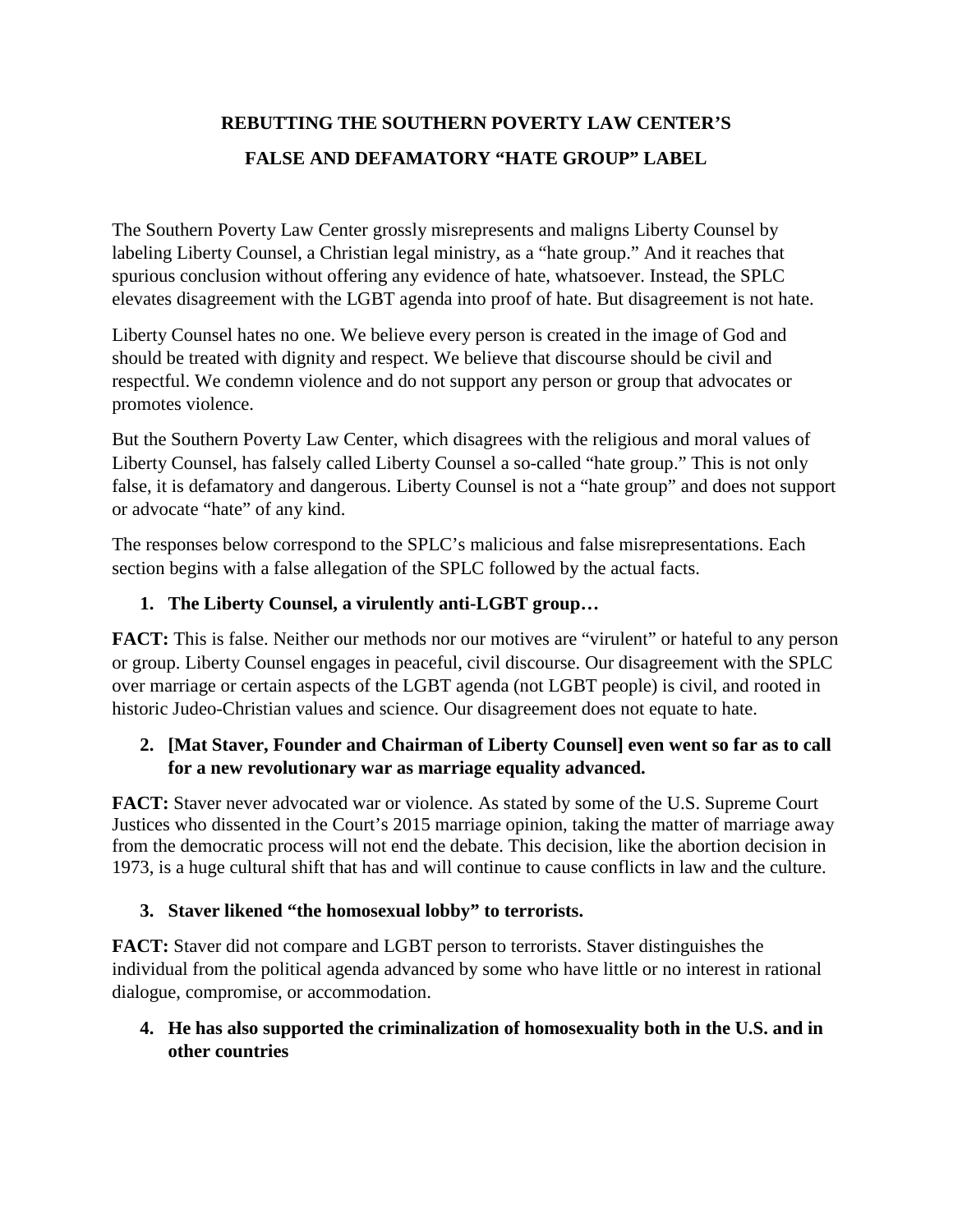**FACT**: Staver has never supported the criminalization of homosexuality. Years ago on a radio program without referring to any specific laws, Staver expressed opposition to the Obama administration using State Department funding to force foreign countries to change their laws on abortion or marriage.

#### **5. The Liberty Counsel went on to say that statistical evidence "demonstrates, however, that those who engage in homosexual conduct are at increased risk for numerous diseases as compared to heterosexuals."**

**FACT**: Scientific studies on the health risks of men who have sex with men [\(MSM\)](https://www.cdc.gov/hiv/group/msm/index.html) are widely known and published by the [Centers for Disease Control,](https://www.cdc.gov/) the nation's leading public health institute and a federal agency under the Department of Health and Human Services. A simple internet search using the words "Centers for Disease Control MSM" will bring up many [scientific articles.](https://www.cdc.gov/msmhealth/index.htm) The [National Institute for Health](https://www.nih.gov/) also publishes scientific research on the [increased health risk and diseases](https://www.ncbi.nlm.nih.gov/pmc/articles/PMC4034619/) of men who have sex with me. The [Gay Lesbian Medical](http://glma.org/index.cfm?fuseaction=Page.viewPage&pageID=690)  [Association also reports](http://glma.org/index.cfm?fuseaction=Page.viewPage&pageID=690) that men who have sex with men "are at an increased risk of HIV infection," "an increased risk of sexually transmitted infection with the viruses that cause . . . hepatitis," "use substances [amyl nitrate, marijuana, Ecstasy, and amphetamines] at a higher rate than the general population," appear to be affected by depression and anxiety "at a higher rate than in the general population," contract sexually transmitted diseases "at a high rate," and "use tobacco at much higher rates than straight men." HIV, itself, is contracted at a dramatically higher rate by homosexual men. HIV expert Professor Kevin Fenton, the National Director of Health and Wellbeing at Public Health England, warns of a ["global epidemic"](http://www.aidsmap.com/Urgent-need-to-address-resurgent-gay-global-epidemic-says-English-public-health-chief/page/2805378/) of HIV among MSM, stating, "It is estimated that the HIV rate in MSM is eight times that of the general population in low-income countries, and 23 times the general-population rate in high-income countries." These scientific studies are not "hate" and the medical institutes, including the nation's leading health institute, that do research and publish regarding the increased health risk are not "haters" or "hate groups." Liberty Counsel is not a "hate group" because it has occasionally referred to these scientific publications.

**6. In 2004, Staver published** *Same-Sex Marriage: Putting Every Household at Risk***, an anti-LGBT screed about the perceived threat of homosexuality that includes numerous false claims about LGBT people, including that they're promiscuous, that homosexuality is caused by a "longing to fill emotional deficits," and that the goal of the "homosexual agenda" (an anti-LGBT conspiracy theory) is to move from simply being tolerated by heterosexuals to dominating them.**

**FACT**: Contrary to the SPLC's invidious characterization, the 2004 book, provides a welldocumented analysis and warning about certain health risks and the societal implications associated with a political agenda. Just calling a claim "false," as SPLC does, without evidence, does not make it false or "hate." The studies and sources referred to in the book come from scientific studies or from LGBT organizations or leaders, which have frequently commented on high promiscuity rates among men who have sex with men.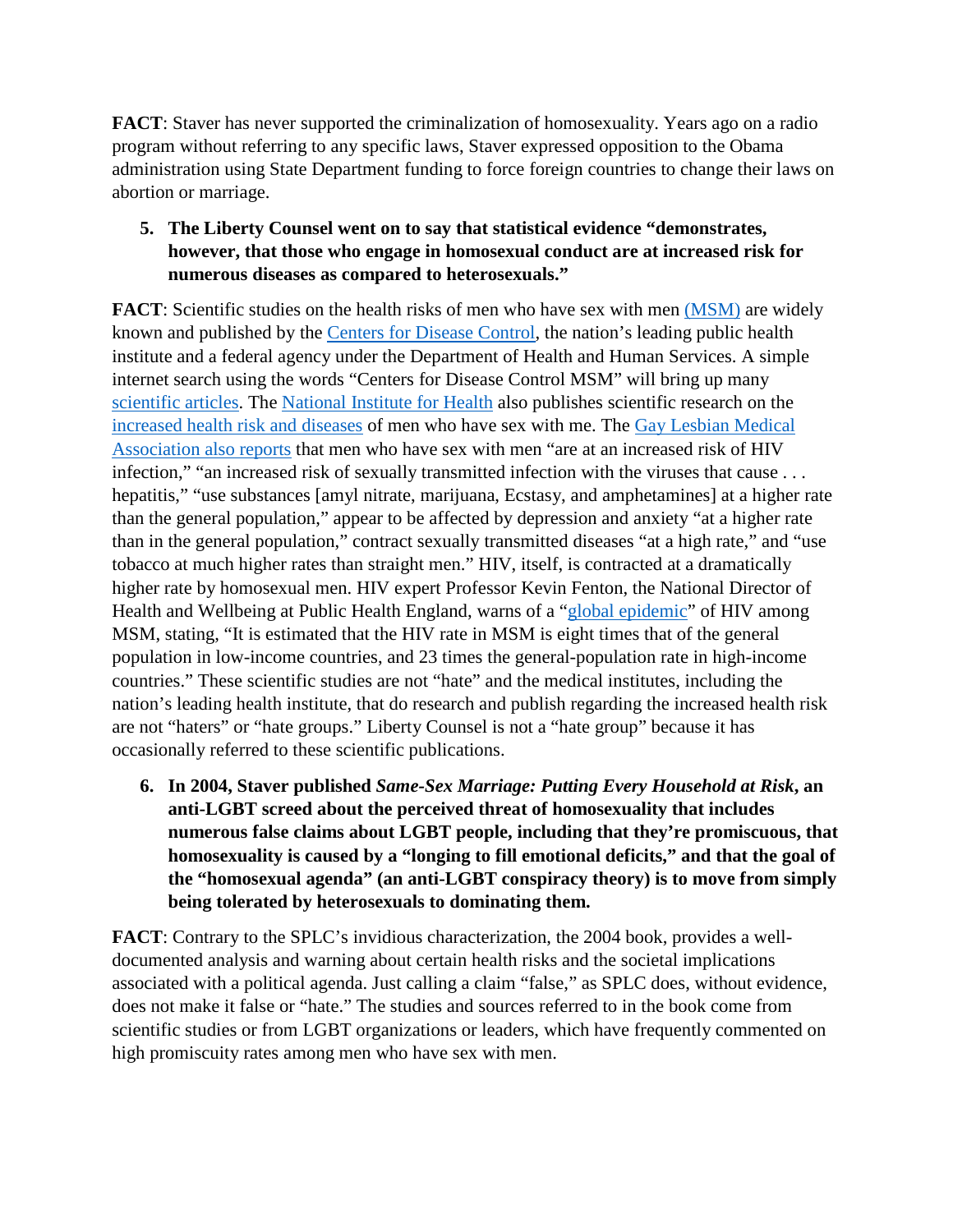Finally, it's no longer theoretical—and it wasn't in 2004 when *Same-Sex Marriage* was published—to say "the goal of the homosexual agenda [is to move] from merely being tolerated by heterosexuals to dominating them." Two months after the Supreme Court legalized same-sex marriage, Liberty Counsel client Kim Davis sat in jail for the crime of upholding her Christian conscience. And she's not alone in losing her liberty to the demands of the homosexual agenda (not a "conspiracy theory," but a reality). Florists, bakers, and wedding photographers have all been forced to service same-sex ceremonies or pay draconian fines, be subjected to public ridicule, even undergo state-ordered sensitivity training. Likewise, gay activists in California and New Jersey have succeeded in banning counseling to help people with unwanted same-sex attractions—a clear violation of the First Amendment rights of clients seeking help and professionals offering a service.

## **7. Staver cited the work of Paul Cameron, a discredited psychologist, and painted LGBT adults as a threat to children.**

**FACT**: *Same-Sex Marriage* cited one article written by Dr. Cameron and his son, Dr. Kirk Cameron, in the journal, *Adolescence*, along with other research, when addressing the issue of children raised in a single sex (heterosexual or homosexual) household without the benefit of a father and a mother. Citing research in a published journal article is not hate.

## **8. Liberty Counsel promotes conversion therapy and often files lawsuits against its bans so much that in 2013, Staver received the "Ex-Gay Freedom Award"**

**FACT**: The term "conversion therapy" is not a term used by those who offer counseling to individuals who have stressors in their life and seek counsel for unwanted same-sex attractions, behavior, or identity. The essence of counseling is client autonomy, meaning that clients have the right to seek counsel of their choice to achieve the objective of their choice. Government has no business telling counselors what they may say or clients what they may hear. When laws interfere with the counselor-client or doctor-patient relationship by placing a blanket prohibition on what can be said or heard everyone should be concerned. Liberty Counsel has represented counseling organizations and individual clients challenging such restrictions. The choice of the counsel and the counselor should be up to the client or patient, not the government.

# **9. Liberty Counsel has had its share of controversies, but perhaps none of have been so prominent as its involvement in the ordeal of kidnapped child in 2009.**

**FACT**: The SPLC, which is backing a lawsuit in *Jenkins v. Miller,* commits a grotesque misrepresentation of the facts by suggesting Liberty Counsel was involved in Lisa Miller removing her child from the court's jurisdiction and disappearing. From 2004 to 2009, Liberty Counsel represented Lisa Miller in a case involving the interplay of the laws between Vermont and Virginia. In 2009, with no warning or notice, Miller disappeared and Liberty Counsel was unable to contact her. Liberty Counsel informed the court and requested to withdraw from the case.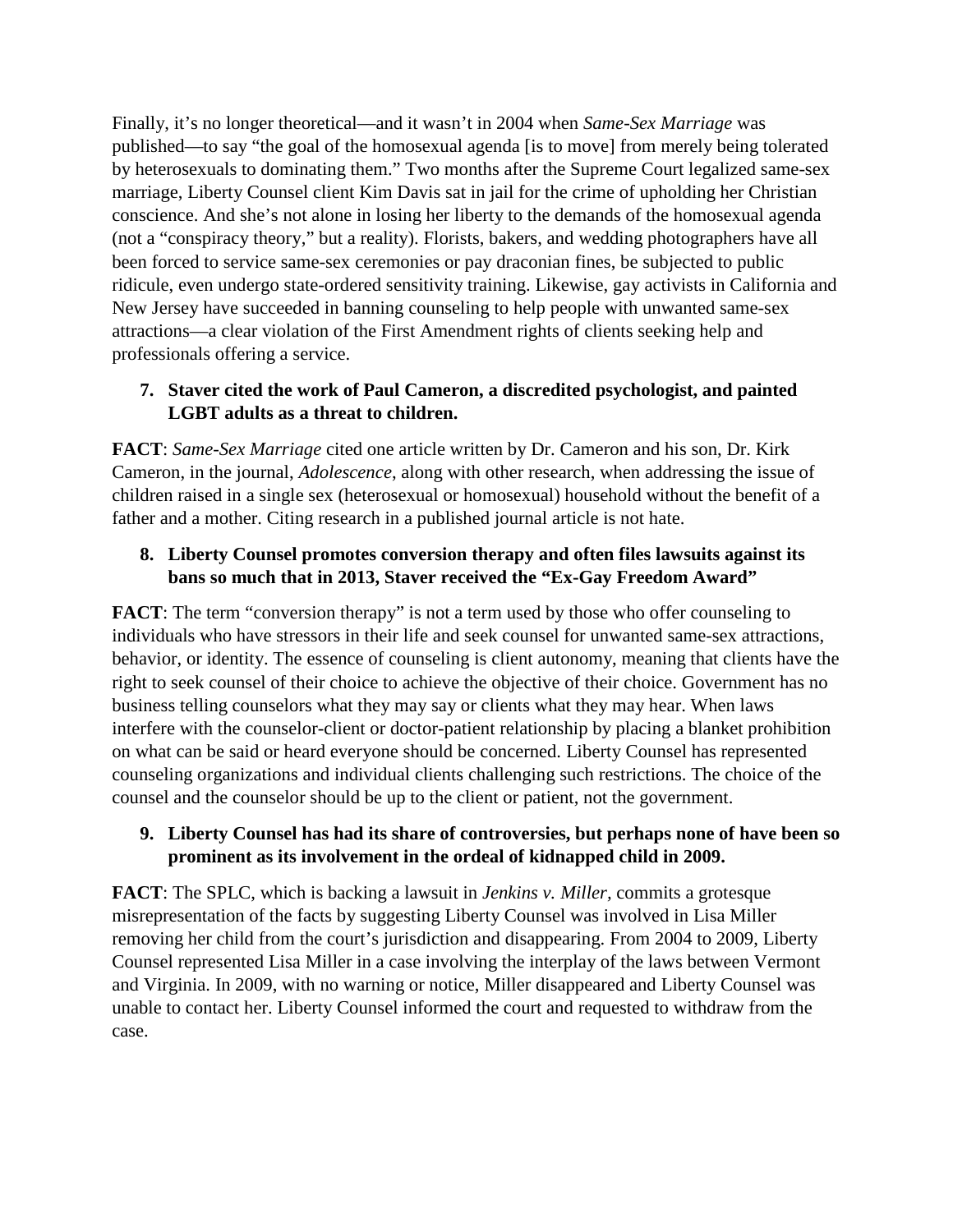#### **10. In 2015, Staver and the Counsel took a leading role in defending Rowan County, Ky., clerk Kim Davis who refused to grant same-sex couples marriage licenses after the U.S. Supreme Court legalized same-sex marriage in June 2015.**

**FACT**: Liberty Counsel represented Kim Davis who ceased distributing any marriage license for same or opposite sex couples while she sought clarification of the law and a religious accommodation. From the beginning of the case until its conclusion, the issue centered around a religious accommodation under state and federal law. In December 2015, the newly elected Governor Matt Bevin issued an executive order to accommodate the conscience of Kim and other Kentucky county clerks. In 2016, Democrats and Republicans in the state legislature unanimously passed a law providing for the requested religious accommodation.

# **11. The Liberty Counsel also signed on to defend longtime vitriolic anti-LGBT activist and crusader Scott Lively in 2012, who was sued for human rights violations under the alien tort statute (ATS) by Sexual Minorities Uganda (SMUG), an LGBT rights group in Uganda and the U.S.-based Center for Constitutional Rights (CCR).**

**FACT:** Pastor Scott Lively is a Christian minister who was sued by SMUG using the Alien Tort Statute in which SMUG sought to use a vague and undefined concept in international law to censor speech by any U.S. citizen who speaks in a foreign country on abortion or LGBT. After several years of litigation, a District Court ruled in favor of Lively and dismissed the case. First, the case was dismissed. Second, Lively never advocated hate. Third, just because an attorney represents a client is no cause to impute everything the client has said or done to the attorney. The ACLU represented the KKK in Skokie, Illinois seeking a parade permit, and represented the Neo-Nazis and white supremacists who sought the permit to protest in Charlottesville, Virginia in 2017. The ACLU's representation of such people or groups does not make the attorneys or the organization a "hate group."

# **12. Earlier, in April 2017, Liberty Counsel targeted a lesbian math teacher at a Florida high school and sent a five-page complaint to the high school accusing the teacher of intentionally violating or denying students' legal rights, along with other ethical and moral violations.**

**FACT**: Far from targeting a lesbian math teacher, Liberty Counsel sent a letter to the school district on behalf of parents and students in response to a request for help from students whose rights were violated by a teacher who prohibited Christian jewelry, engaged in bullying against students, and punished those who did not share her beliefs, which she openly expressed and displayed on her desk and on the walls of the classroom.

**CONCLUSION**: Liberty Counsel is not a hate group and hates no one. Liberty Counsel is a peaceful, law-abiding, nonviolent organization. We believe discourse should be civil and respectful. We believe every person is created in the image of God and should be treated with respect and dignity.